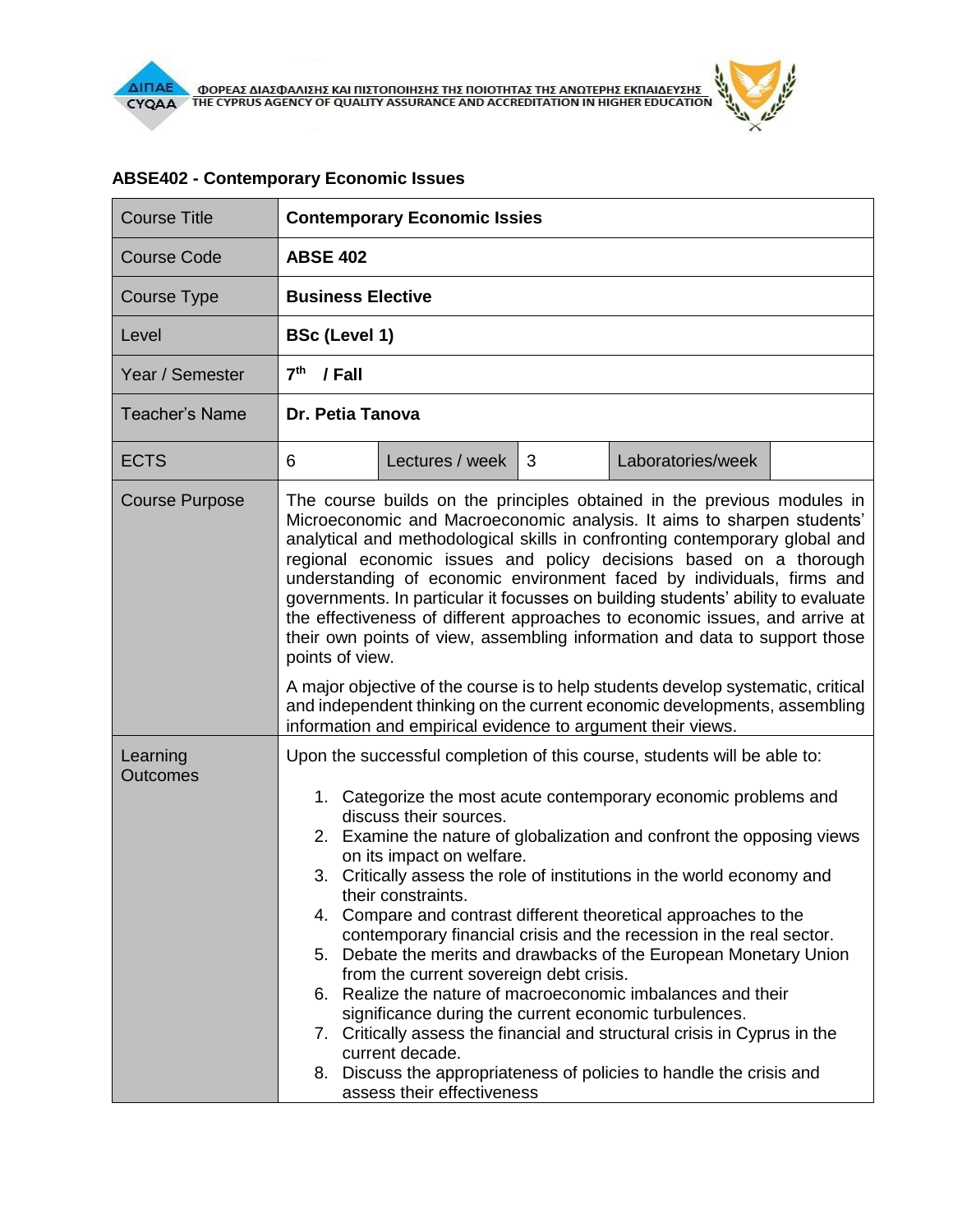

**AIFIAE A OOPEAE AIAE DANIERE KAI FILETOFIOIRERE TRE FIOIOTRITAE TRE ANOTEPRE EKFIAIAEYERE** 

| <b>CYQAA</b>          | ODPEAZ AIAZOANIZHZ KALITIZTONOHIZHZ THZ NOIOTHTAZ THZ ANDTEPHZ EKHAIAEYZHZ<br>THE CYPRUS AGENCY OF QUALITY ASSURANCE AND ACCREDITATION IN HIGHER EDUCATION                                                          |                                                   |                                                                                                                                                    |  |
|-----------------------|---------------------------------------------------------------------------------------------------------------------------------------------------------------------------------------------------------------------|---------------------------------------------------|----------------------------------------------------------------------------------------------------------------------------------------------------|--|
|                       | 9. Debate the Brexit case and its possible consequences.                                                                                                                                                            |                                                   |                                                                                                                                                    |  |
|                       | 10. Evaluate the effectiveness of different approaches to current<br>economic problems in Cyprus and globally, and arrive at a consistent<br>personal point of view, assembling information and data to support it. |                                                   |                                                                                                                                                    |  |
| Prerequisites         | ABSE203, ABSE204                                                                                                                                                                                                    | Corequisites                                      | <b>None</b>                                                                                                                                        |  |
| <b>Course Content</b> | The nature of the course predetermines the indicative character of its<br>content.                                                                                                                                  |                                                   |                                                                                                                                                    |  |
|                       | I. Globalization and the world economic order                                                                                                                                                                       |                                                   |                                                                                                                                                    |  |
|                       | Examine the nature of globalization based on theoretical analysis and<br>empirical evidence.                                                                                                                        |                                                   |                                                                                                                                                    |  |
|                       | Identify technological, institutional and structural changes in the world<br>economy as attributes of globalization                                                                                                 |                                                   |                                                                                                                                                    |  |
|                       | Confront opposing views on globalization and its nature and welfare<br>outcomes: Why globalization works (M. Wolf) vs. Globalization and its<br>discontents (J.Stiglitz).                                           |                                                   |                                                                                                                                                    |  |
|                       | Critically assess the rules of the world economic order, established in the<br>second half of the 20 <sup>th</sup> century and their constraints and failures in the 21 <sup>st</sup><br>century.                   |                                                   |                                                                                                                                                    |  |
|                       | Examine the objectives, function and potential of the IMF, the World bank,<br>G-7, G-20.                                                                                                                            |                                                   |                                                                                                                                                    |  |
|                       | Discuss different approaches to the establishment of new rules of the<br>world economic order.                                                                                                                      |                                                   |                                                                                                                                                    |  |
|                       | Examine the controversies of sustainable development.                                                                                                                                                               |                                                   |                                                                                                                                                    |  |
|                       | Debate the problem of deepening income and wealth inequality in the<br>recent decade based on its quantification and empirical evidence.                                                                            |                                                   |                                                                                                                                                    |  |
|                       | Ш.<br>sector                                                                                                                                                                                                        |                                                   | The World's financial crisis and the recession in the real                                                                                         |  |
|                       |                                                                                                                                                                                                                     | points forwarded in the documentary "Inside job". | Examine the key features of the world's financial crisis. Discuss the main                                                                         |  |
|                       |                                                                                                                                                                                                                     |                                                   | Outline the main features of the crisis in the real sector. Examine key<br>indications of the crisis in the world economy and in chosen countries. |  |
|                       | in the US.                                                                                                                                                                                                          |                                                   | Critically assess financial and institutional solutions, offered in the EU and                                                                     |  |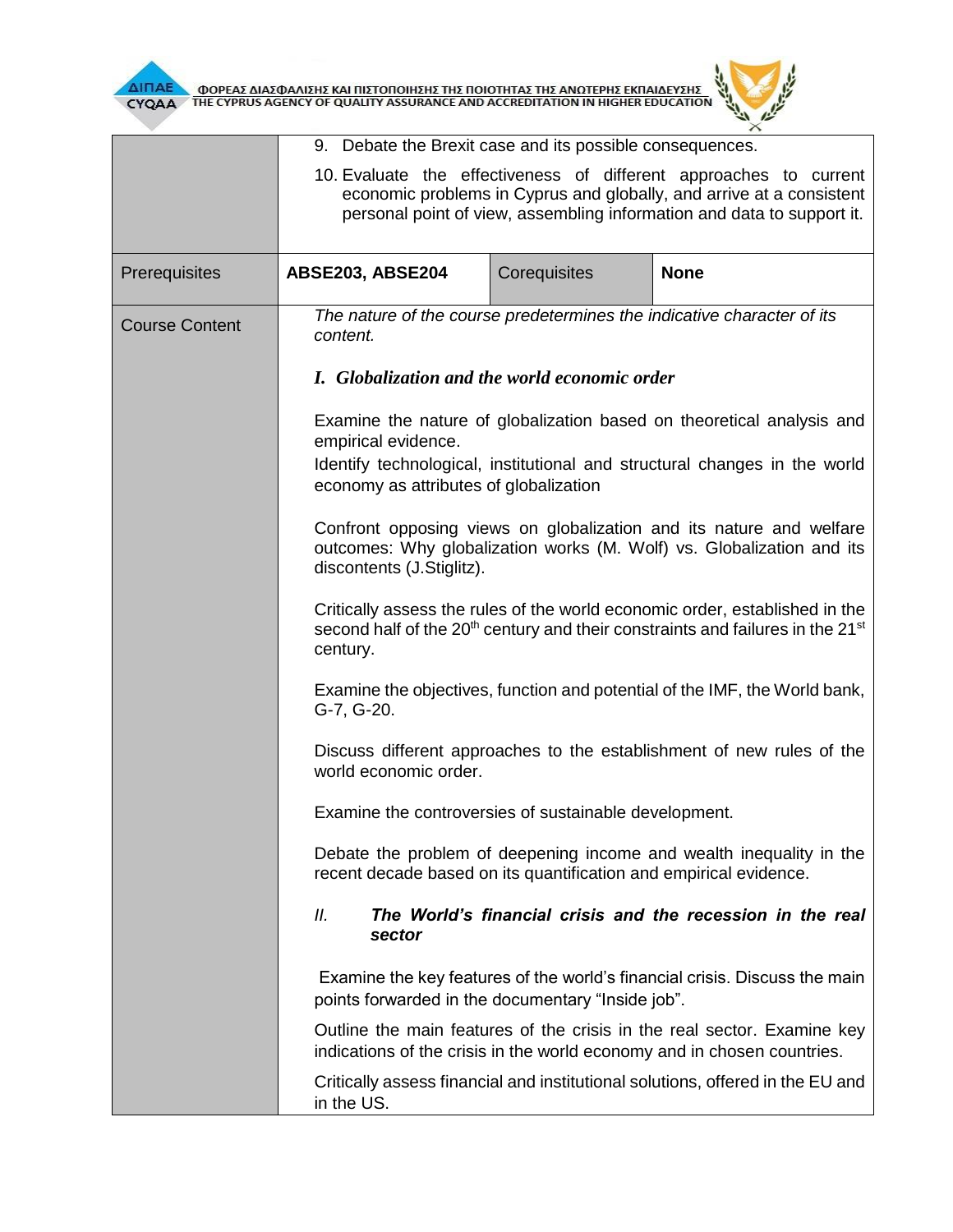

Discuss the imperatives and alternatives of the world economic recovery and growth.

## *III. The EU: Multiple European Problems and Challenges*

Identify the main attributes of the single European market and discuss its problems and challenges.

Examine the controversies of technological, structural and institutional changes in the EU and their impact on regional and national level.

Distinguish between short term and long term economic problems and challenges of the EU.

Critically assess the achievements of the Lisbon Agenda from the perspective of their goals, tools and empirical evidence.

Familiarize with the goals and tools of Europe 2020 in a teamwork presentation and discussion

Analyze the merits and drawbacks of the European Monetary Union.

Examine the current sovereign debt crisis and the controversies of policies to handle it based on theoretical analysis and empirical evidence.

Discuss the main characteristics of the "Greek crisis" and analyze the challenges for the eurozone.

Debate the crucial constrains on Brexit, its imperatives and alternatives from the perspective of its impact on the UK economy, on the world economy, on the EU and on Cyprus.

## *IV. Current Economic Problems of the Republic of Cyprus*

Discuss the impact of the world crisis on the economy of Cyprus and the dimensions of the cyclical fluctuations.

Outline and analyze the features of the financial crisis and the macroeconomic imbalances.

Examine the impact of different factors on the crisis in the financial and the real sector based on theoretical findings and empirical evidence

Debate the imperatives and alternatives for economic restructuring.

Discuss the main attributes of the current economic recovery and growth

Analyze the dimensions of the NPL crisis and assess the potential of different solutions.

Discuss other issues of the day

Examine the potential and controversies of the social market economy and its achievements in the context of the recent economic crisis.

**Teaching** Methodology The taught part of course is delivered to the students by means of e*x cathedra* lectures and discussions in class, by means of traditional tools and using computer demonstrations and documentaries. The instructor relates current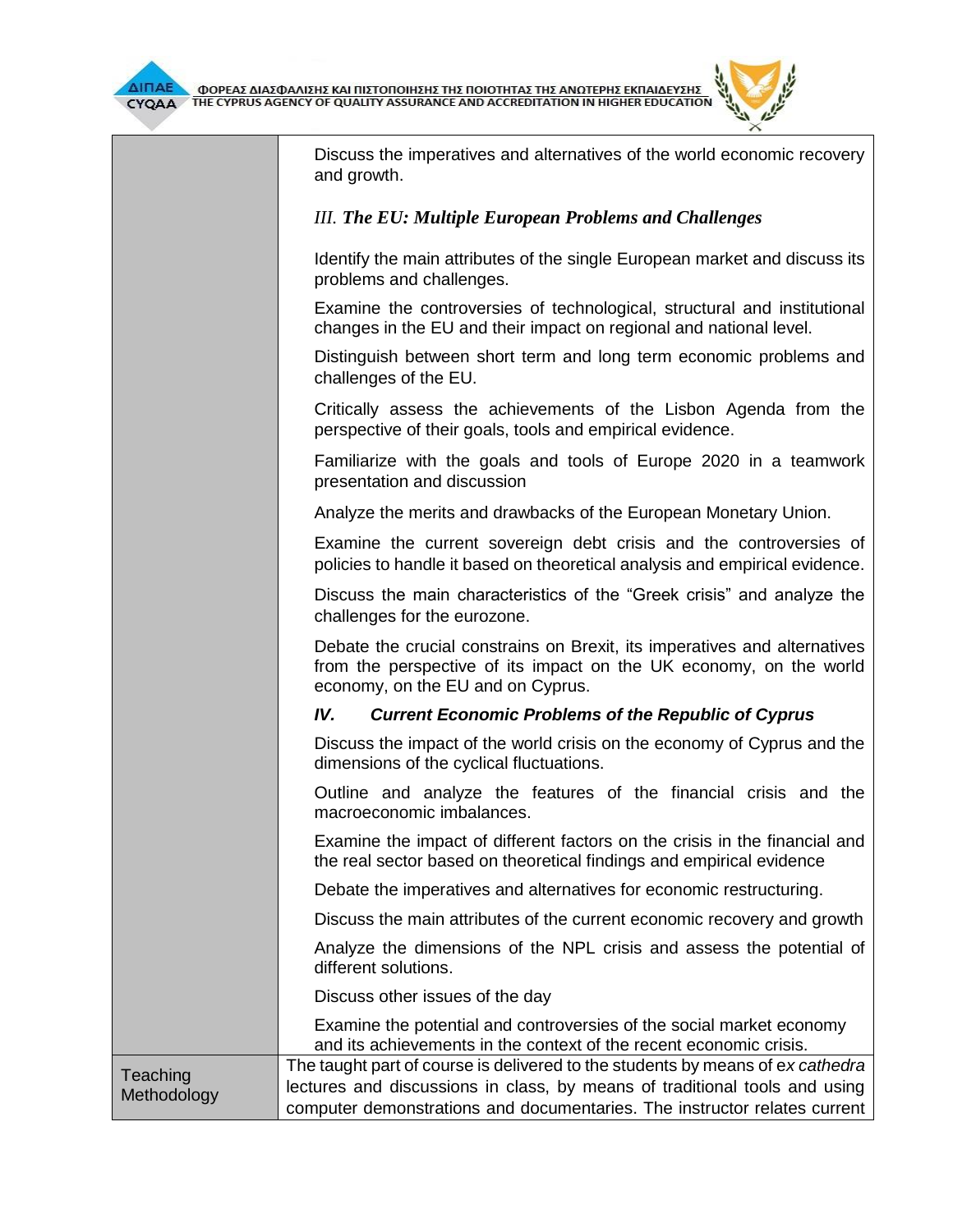医学

 $\overline{L}$  $\times$ 

|              | events with the material presented in the lectures. During the lectures<br>students are encouraged to participate in discussions.                                                                                                                                                                                                                                                                                                                                                                                                                                                                                                                                                                                               |
|--------------|---------------------------------------------------------------------------------------------------------------------------------------------------------------------------------------------------------------------------------------------------------------------------------------------------------------------------------------------------------------------------------------------------------------------------------------------------------------------------------------------------------------------------------------------------------------------------------------------------------------------------------------------------------------------------------------------------------------------------------|
|              | Some of the key issues are revealed on the basis of simulation games. Role<br>playing and teamwork are incorporated in the simulations.                                                                                                                                                                                                                                                                                                                                                                                                                                                                                                                                                                                         |
|              | Auditory exercises, where examples regarding matter represented at the<br>lectures, are solved and further questions related to particular open-ended<br>topic issues are compiled by the students and answered, during the lecture<br>or assigned as homework.                                                                                                                                                                                                                                                                                                                                                                                                                                                                 |
|              | Topic notes are compiled by students, during the lecture. Lecture notes,<br>slide shows and documentaries can also be downloaded from the lecturer's<br>webpage. Tutorial problems are submitted as homework and these are<br>solved during lectures or privately during lecturer's office hours.                                                                                                                                                                                                                                                                                                                                                                                                                               |
|              | Further literature search is encouraged by assigning students to identify a<br>specific problem related to some issue, gather relevant scientific information<br>about how others have addressed the problem and report this information in<br>written or orally.                                                                                                                                                                                                                                                                                                                                                                                                                                                               |
|              | Students' teams (of two or three individuals) are assigned to study a current<br>economic problem, related to the course subject, and approved by the<br>instructor. The teams are expected to prepare and present in classroom a<br>position paper. The purpose of the group project has to do with the<br>development of skills in presentation as well as defending the thesis and<br>answering questions with sharpness, discipline and professionalism. The<br>position paper is presented in a debate format in class and the audience is<br>required to articulate questions to the team presenting the issue. The<br>position paper must be uploaded on the website of the course to be<br>assessed against plagiarism. |
| Bibliography | (a) Textbooks:<br>Due to the nature of the course, there is not a single textbook to be                                                                                                                                                                                                                                                                                                                                                                                                                                                                                                                                                                                                                                         |
|              | recommended.                                                                                                                                                                                                                                                                                                                                                                                                                                                                                                                                                                                                                                                                                                                    |
|              | Begg, D., Global Economics: Contemporary Issues, McGraw Hill<br>Education (latest available edition)                                                                                                                                                                                                                                                                                                                                                                                                                                                                                                                                                                                                                            |
|              | (b) References:                                                                                                                                                                                                                                                                                                                                                                                                                                                                                                                                                                                                                                                                                                                 |
|              | Bonello F. J. and I. Lobo, Taking Sides: Clashing Views on<br>Economic Issues. McGraw-Hill (latest edition)<br>Edgmand, M., Moomaw, R., Oslow, K., Economics and<br>٠<br>Contemporary Issues - Barnes & Noble (latest available edition)                                                                                                                                                                                                                                                                                                                                                                                                                                                                                        |
|              | Levitt, S.D. and Dubner, S.J., Freakonomics: A Rogue Economist<br>Explores the Hidden Side of Everything, Penguin, (latest available<br>edition)                                                                                                                                                                                                                                                                                                                                                                                                                                                                                                                                                                                |
|              | Sen A. Development as Freedom. Oxford University Press: 1999<br>Wolf M. Why Globalization Works. Yale University Press: 2004                                                                                                                                                                                                                                                                                                                                                                                                                                                                                                                                                                                                    |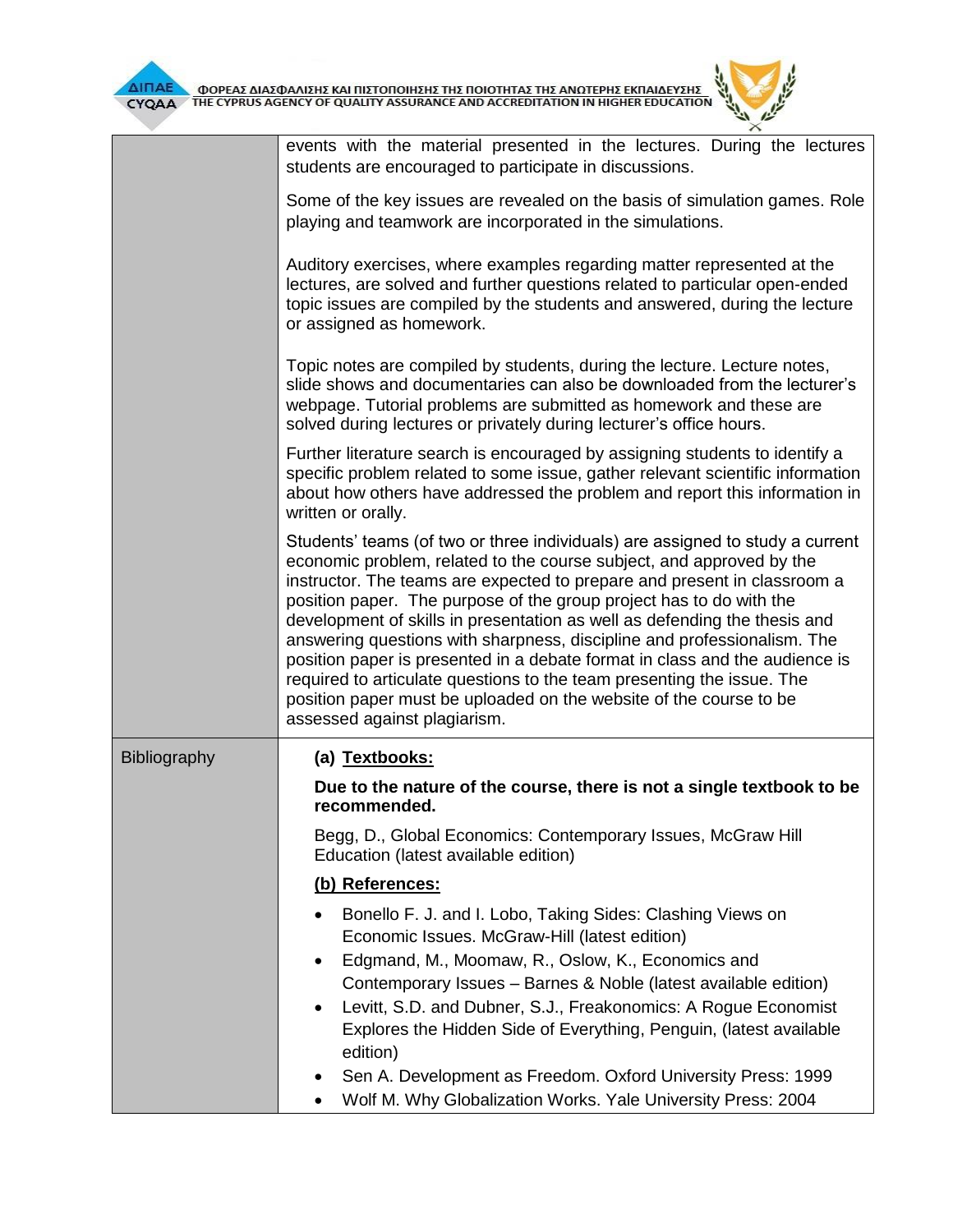

| ΔΙΠΑΕ<br>CYQAA | ΦΟΡΕΑΣ ΔΙΑΣΦΑΛΙΣΗΣ ΚΑΙ ΠΙΣΤΟΠΟΙΗΣΗΣ ΤΗΣ ΠΟΙΟΤΗΤΑΣ ΤΗΣ ΑΝΩΤΕΡΗΣ ΕΚΠΑΙΔΕΥΣΗΣ<br>THE CYPRUS AGENCY OF QUALITY ASSURANCE AND ACCREDITATION IN HIGHER EDUCATION                                                                                                                                                                                                                                                                                                                                                                                                                                                                                                                                                                                       |      |
|----------------|--------------------------------------------------------------------------------------------------------------------------------------------------------------------------------------------------------------------------------------------------------------------------------------------------------------------------------------------------------------------------------------------------------------------------------------------------------------------------------------------------------------------------------------------------------------------------------------------------------------------------------------------------------------------------------------------------------------------------------------------------|------|
|                | Stiglitz J. Globalization and its Discontents, W.W.Norton &<br>Company: 2002.<br>Current Publications of the EC, the WB, the WTO, and the IMF.<br>Tanova P. "Post Crisis Cyprus and Warnings to its Social Model"<br>Science and Business: Development Ways 2018, Vol. 4 (82)<br>Tanova P. and J. Violaris. Economic and Institutional Reflections on<br>the Greek Crisis. 3rd International Conference: The Economies of<br>Balkan and Eastern Europe Countries in the Changed World<br>Tanova P. European Austerity Policies' Constraints and<br>Controversies under the Social Market Economy - the Case of<br>Cyprus. 4 <sup>th</sup> International Conference: The Economies of Balkan<br>and Eastern Europe Countries in the Changed World |      |
| Assessment     | (i) Methods:<br>Students are assessed with coursework that involves homework<br>assignments and class participation, two written quizzes, a midterm and<br>a final exam. The assessment involves explaining theoretical concepts,<br>examining real life situations, solving numerical problems and applying<br>graphical analysis.                                                                                                                                                                                                                                                                                                                                                                                                              |      |
|                | Students are assessed continuously and their knowledge is checked<br>through tests with their assessment weight, date and time being set at the<br>beginning of the semester via the course syllabus.<br>Students are prepared for final exam, by revision on the matter taught,<br>problem solving and concept testing and are trained to be able to deal<br>with time constraints and revision timetable.                                                                                                                                                                                                                                                                                                                                      |      |
|                | <b>Grading Criteria for Position Paper</b>                                                                                                                                                                                                                                                                                                                                                                                                                                                                                                                                                                                                                                                                                                       |      |
|                | Clear grasp of the topic to be presented and clear and<br>complete presentation of authors' views                                                                                                                                                                                                                                                                                                                                                                                                                                                                                                                                                                                                                                                | 20%  |
|                | Appropriate analysis, evaluation and synthesis on issues,<br>economic terms, concepts etc.                                                                                                                                                                                                                                                                                                                                                                                                                                                                                                                                                                                                                                                       | 20%  |
|                | Demonstrated ability to employ economic terms, and<br>concepts                                                                                                                                                                                                                                                                                                                                                                                                                                                                                                                                                                                                                                                                                   | 20%  |
|                | Justification of your views and logical flow of responses on<br>questions and issues to be raised during the presentation                                                                                                                                                                                                                                                                                                                                                                                                                                                                                                                                                                                                                        | 40%  |
|                | <b>TOTAL</b>                                                                                                                                                                                                                                                                                                                                                                                                                                                                                                                                                                                                                                                                                                                                     | 100% |
|                | The final assessment of the students is formative and cumulative and is<br>assured to comply with the subject's expected learning outcomes and the<br>quality of the course.<br>(j) Criteria:                                                                                                                                                                                                                                                                                                                                                                                                                                                                                                                                                    |      |